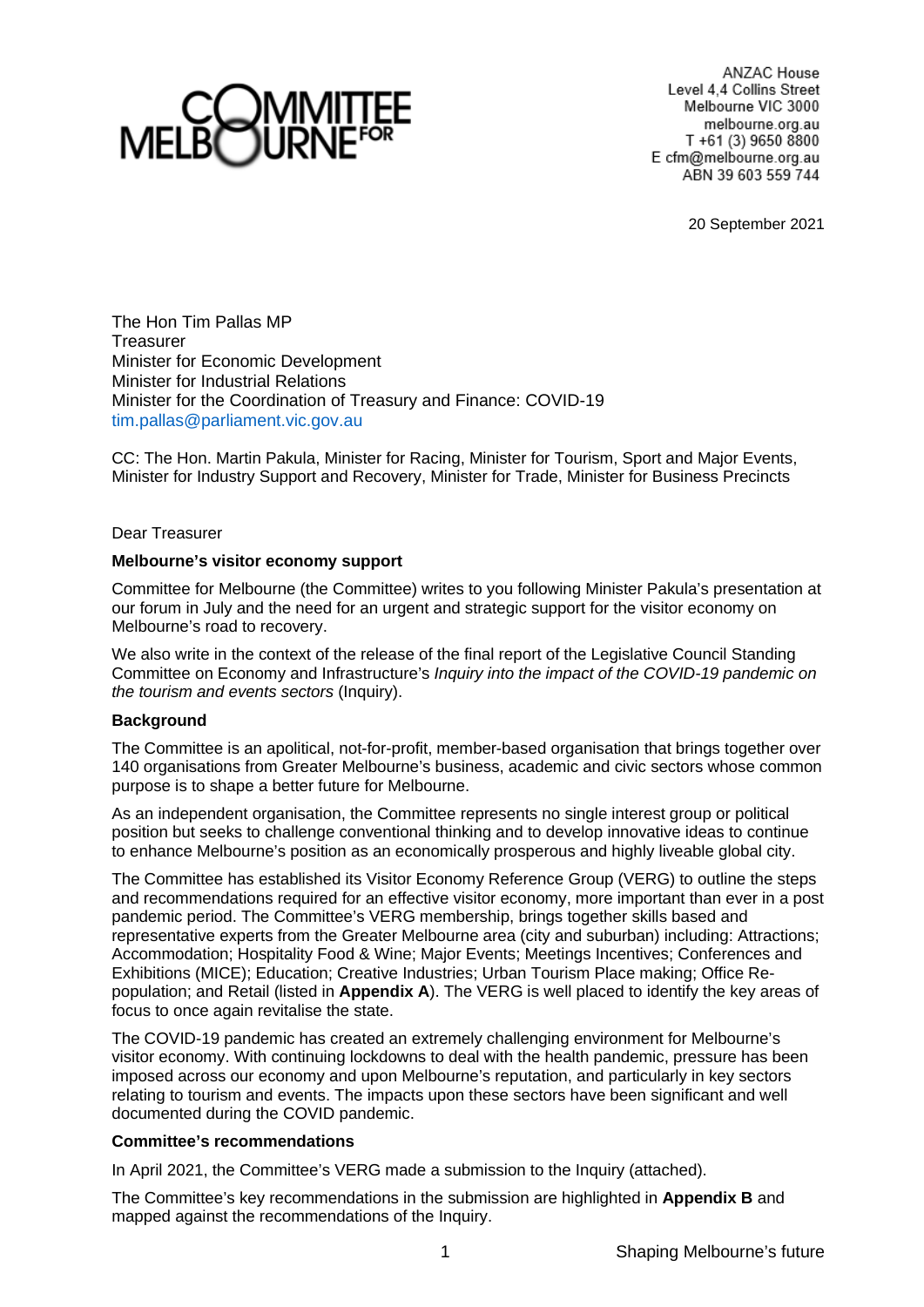

Whilst the Committee supports the findings of the Inquiry, we consider that they do not go far enough and, in many cases, did not address significant issues in our submission, such as:

- important immediate steps like a major events calendar and legislation for mandatory vaccines; and
- significant steps to support the industry in the long-term such as appropriate formal governance arrangements and management responsibilities for Greater Melbourne.

We outline below some detail about key gaps in the Inquiry recommendations. There are further gaps highlighted in **Appendix B**.

#### **Development of certainty and consistency in safety responses (including across borders and economic sectors) – with lock-downs being reserved for only serious cases**

We need a transparent, data driven, consistent plan and approach that will help all our businesses recover and rebuild.

Whilst it is welcome that the Inquiry recommended a plan for vaccination thresholds and opening up, there are additional issues around restrictions and business planning that need to be addressed. This includes that the Government must be prepared to legislate to mandate vaccinations for employees and consumers in specific workplaces, to give business certainty of their operations. Businesses must have certainty about how to engage with customers and staff in relation to vaccinations.

A phased, but more ambitious return to the CBD plan is required, that will allow people to return to safely enjoy and work in the CBD. Our city is the beating heart of our State's economy. Left empty for much longer, it may never recover.

Key additional areas of consideration, are the:

- consistency of rules across Victoria and Australia in relation to how sectors are treated, as well as the safety rules themselves - to allow for easy domestic travel as well as implementation and compliance;
- reduction in lock-downs ensuring that they are only used in very series cases;
- the acceleration of the vaccine roll-out with clear consistent stages for opening up;
- planning for dedicated quarantine facilities and quarantine protocols; and
- the opening of international borders in agreed stages to encourage the return of international visitors including students.

#### **Establish industry stakeholder group with direct reporting to the Victorian Treasurer to advise on strategic approaches and to develop a Visitor Economy Destination Masterplan and an Effective Engagement Model for the Future**

The Committee has made representations to the Victorian Government's development of a Destination Masterplan and looks forward to continuing to input into its development.

One of the most important mechanisms to develop and implement such a Masterplan, must however involve a formal engagement model for Greater Melbourne. Whilst the Regional Tourism Boards allow a mechanism for consultation and coordination with the regions, Greater Melbourne that includes significant tourism and visitor economy attractions similarly needs a formal engagement body.

#### **Develop an appropriate calendar management response**

Major events, attractions and organisations cannot be competing against each other for share of voice, footfall and revenues, without having unintended negative consequences for the industry as a whole. Organisations across the visitor economy are necessarily interdependent – accommodation for example has limited capacity.

A collaborative roadmap that creates shared priorities, must be developed by leaders across Greater Melbourne which can lead to the development of a comprehensive Melbourne Calendar for all aspects of the visitor economy.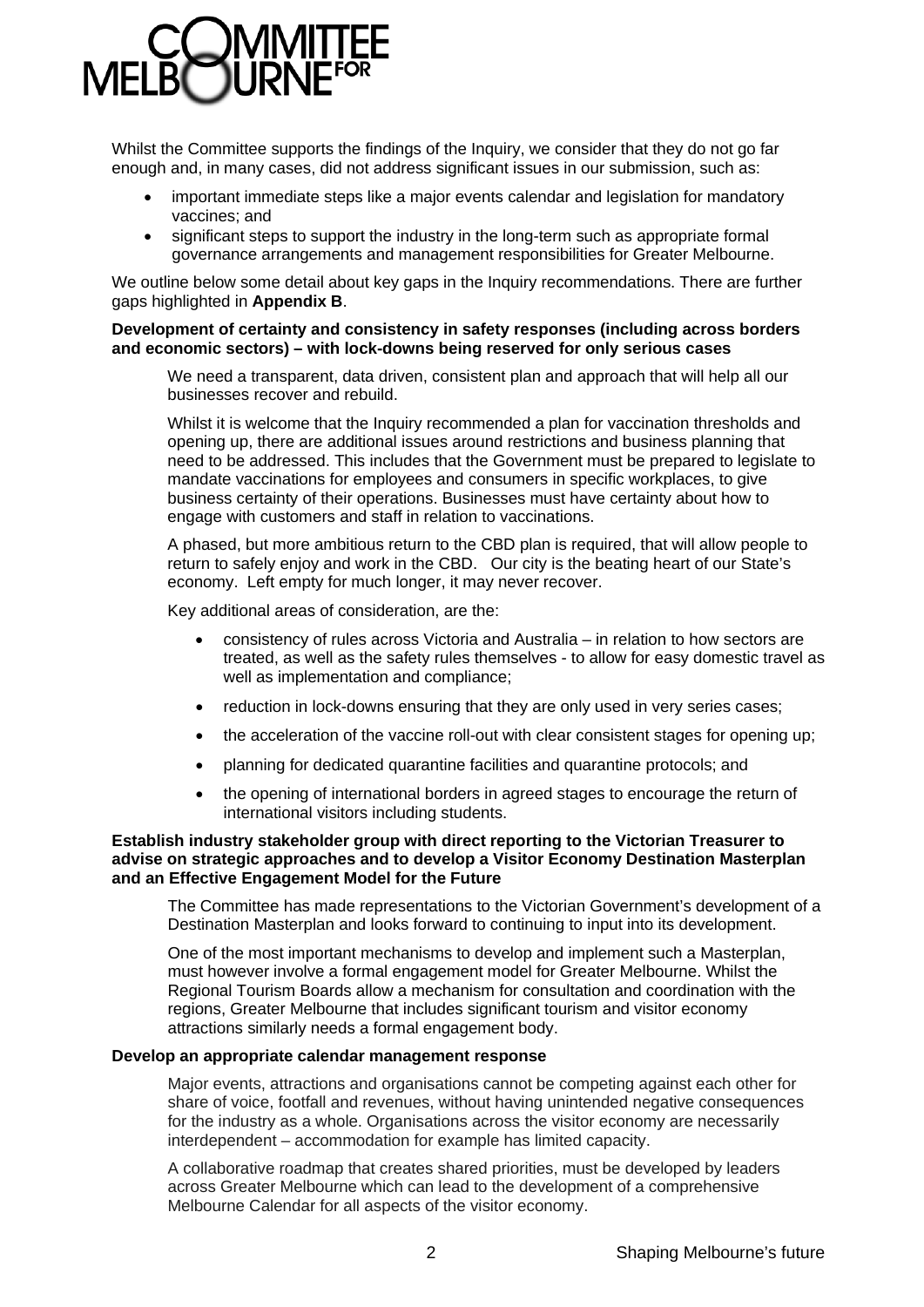

Calendar management must ensure that peaks and troughs are managed to ensure maximum visitations over the year.

And these plans need to be developed with a minimum five year timeframe – given the lead-times required for these major attractions. Consideration of new major events that might reinvigorate Melbourne may also be required.

#### **Other specific issues**

Whilst the Inquiry made many recommendations in support of events, some key sectors that would underpin the success of the visitor economy were not sufficiently addressed including in relation to aviation, accommodation and international students. In addition, sufficient focus on skills gaps will be required.

The Committee's submission to the Inquiry made fulsome recommendations in relation to these sectors, including the need for insurance to underpin certainty of events and planning.

#### **Conclusion**

Greater Melbourne is, and will continue to be, the most attractive city in Australia to live, work, visit and do business.

As we emerge from the crisis, we must act swiftly to ensure Greater Melbourne and regional Victoria's recovery is as strong as it should be, by ensuring clear, consistent and connected plans and supports across the visitor economy are provided.

We look forward to working with you to further support Victoria's recovery.

Yours sincerely

 $\supset$  du  $n$   $\supset$ Clive Scott Chair VERG

**Martine Letts** CEO, Committee for Melbourne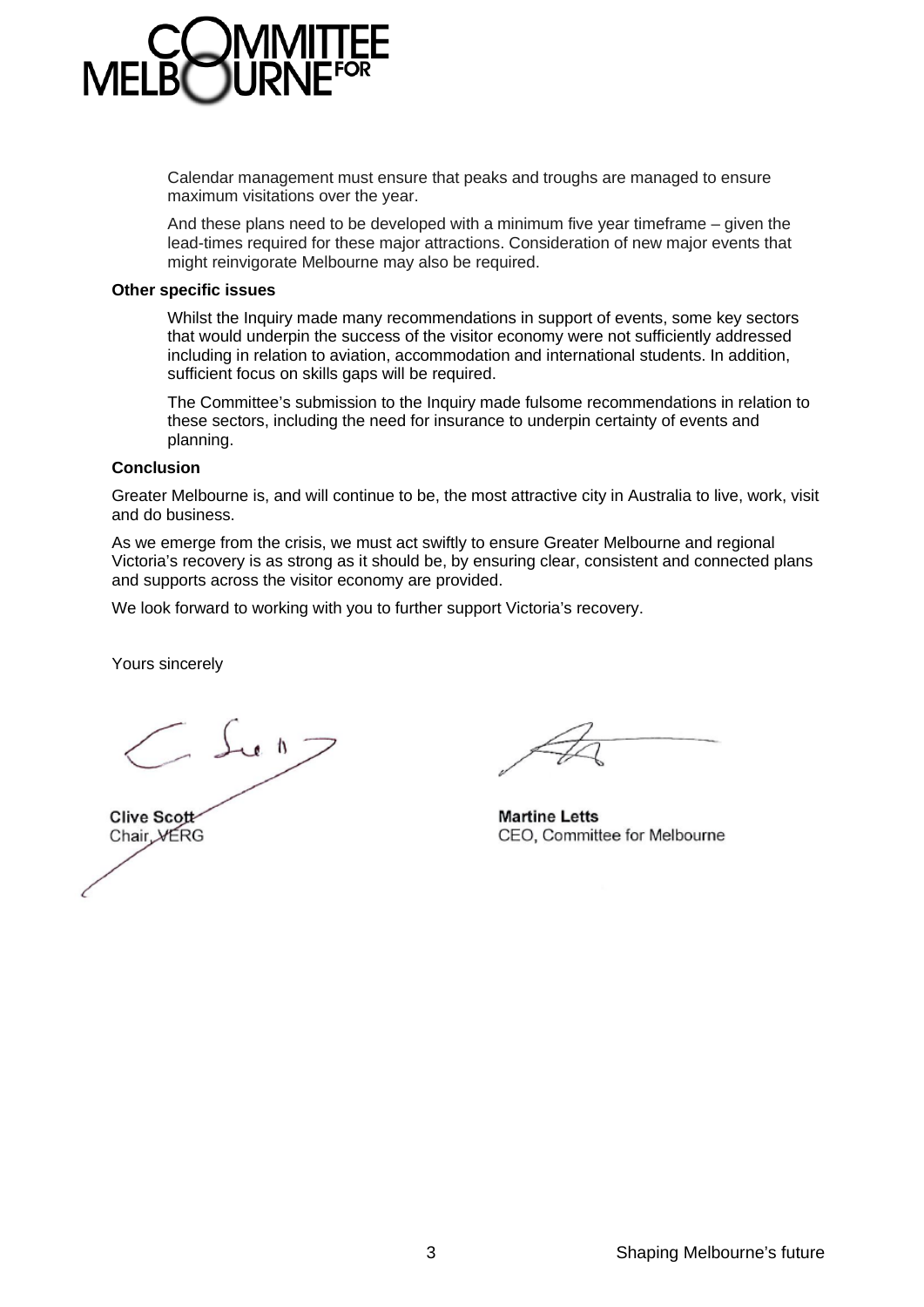

## **Appendix A: The Committee for Melbourne, Visitor Economy Reference Group members**

Many of these groups and organisations are already working on recovery plans around the various timelines set by the Government. The intention of VERG is not to 'reinvent the wheel' where these groups have already made sound and valuable recommendations to government on recovery, but to amplify and consolidate those recommendations.

## **Sectoral interests**

Clive Scott, CEO, Sofitel Melbourne on Collins | Chair VERG David Mansfield, COO, Quest Apartments | Accommodation, South Peter Abbott, CEO, Puffing Billy | Attractions, East Richard Ponsford, Executive Officer, Western Melbourne Tourism | West Chris James, CEO, Northlink| North Padmini Sebastian, Director, University of Melbourne | International Students Anthea Loucas Bosha, CEO, Food and Wine Festival| Hospitality & Festivals Natalie O'Brien, CEO, Natalie O'Brien and Associates| Precincts & Hospitality Suzana Bishop, CXO, Federation Square | Events Louise Scott, Director Tourism and Events, City of Melbourne | Melbourne City

## **Industry**

Felicia Mariani, CEO, VTIC Michelle King, AAOA

## **Committee for Melbourne**

Martine Letts, CEO Clive Dwyer, Director of Engagement Leanne Edwards, Director of Policy and Research

### **Disclaimer**

Please note, the views in this publication reflect the synthesis of the Committee's diverse and cross-sectorial membership and Greater Melbourne's stakeholders. All material expresses a merging of these differing perspectives. The concepts presented in this paper should not be attributed to any individual member or stakeholder organisation.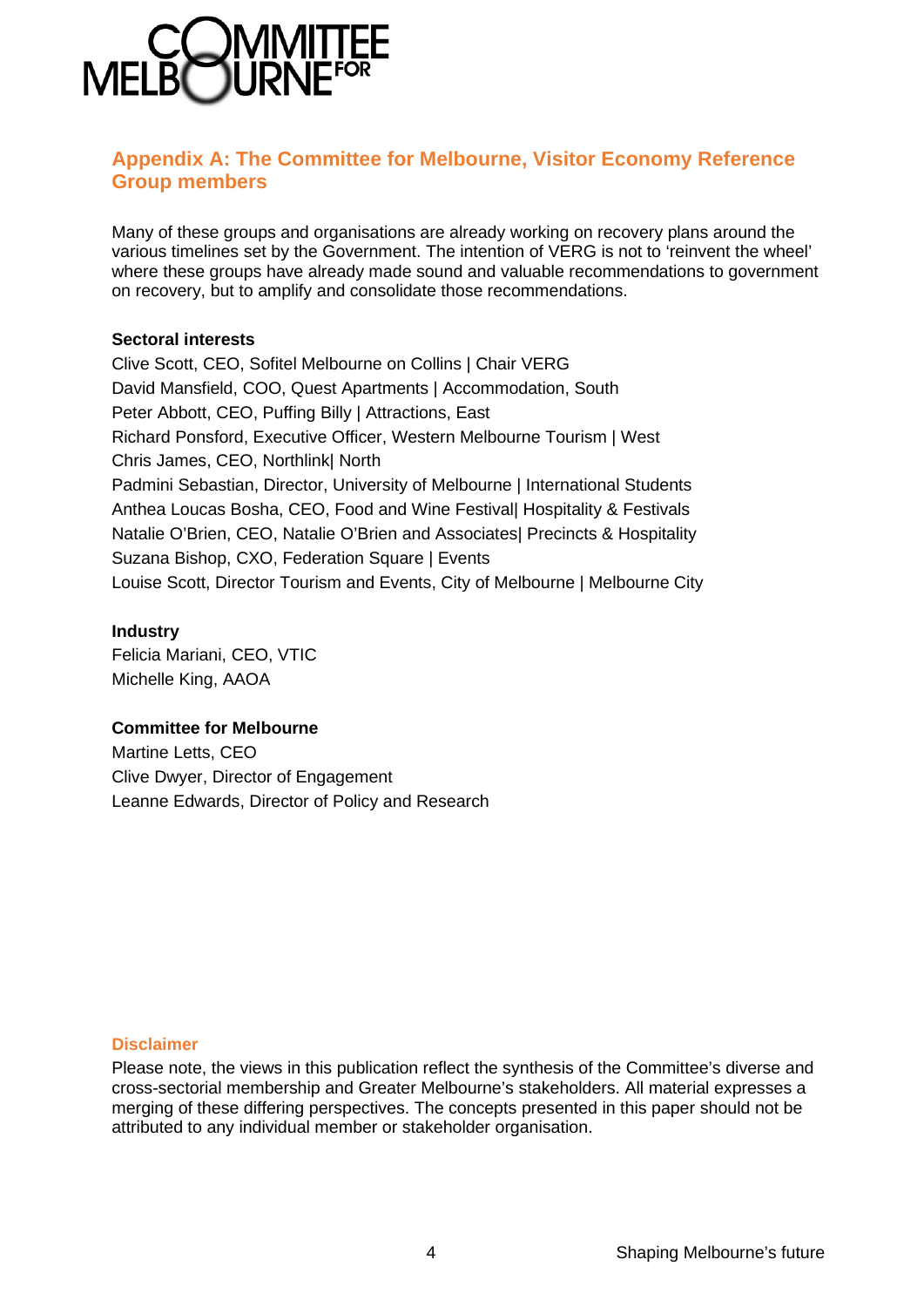

# **Appendix B: Committee for Melbourne recommendations compared to the Inquiry recommendations**

| <b>Committee's Submission</b>                                                                                                                                                                                                                         | <b>Tourism Inquiry: Final Report</b>                                                                                                                                                                                                                                                                                                                                                                                                                                                                                                                                                                                                                                                                                                                                                                                                                                                                                             |
|-------------------------------------------------------------------------------------------------------------------------------------------------------------------------------------------------------------------------------------------------------|----------------------------------------------------------------------------------------------------------------------------------------------------------------------------------------------------------------------------------------------------------------------------------------------------------------------------------------------------------------------------------------------------------------------------------------------------------------------------------------------------------------------------------------------------------------------------------------------------------------------------------------------------------------------------------------------------------------------------------------------------------------------------------------------------------------------------------------------------------------------------------------------------------------------------------|
| A. Development of certainty and<br>consistency in safety responses<br>(including across borders and<br>economic sectors) - with lock-downs<br>being reserved for only serious cases                                                                   | Recommendation 15: That the Victorian Government work with National<br>Cabinet to revise the National Plan to transition Australia's National<br>COVID Response to include dates and vaccination rates that will trigger<br>changes to Australia's national COVID-19 response to provide certainty<br>for the tourism and events sectors.<br>Recommendation 16: That the Victorian Government provide public<br>guidance on how public health mechanisms and policies will change in<br>conjunction with the vaccination thresholds established under the<br>National Plan to transition Australia's National COVID Response.                                                                                                                                                                                                                                                                                                    |
| B. Establish industry stakeholder group<br>with direct reporting to the Victorian<br>Treasurer to advise on strategic<br>approaches and to develop a Visitor<br>Economy Destination Masterplan and<br>an Effective Engagement Model for<br>the Future | See also Recommendations 11 & 13 in events below.<br>[Note Recommendation 19 in events below that recommends a<br>govt/industry taskforce - only for events]<br>Recommendation 6: That Visit Victoria undertake consultation with<br>Regional Tourism Boards and local government, including greater<br>Melbourne, to develop individual support packages, including funding<br>and future marketing campaigns, specific to each tourism region's<br>strengths and needs.<br>Recommendation 17: That the Victorian Government provide adequate<br>financial and strategic support to Regional Tourism Boards to ensure that<br>Destination Management Plans are in place in each region and that they<br>reflect regional needs in terms of recovery and rebuilding in the wake of<br>the COVID-19 pandemic.<br>[Note 6 & 17 are examples of where Greater Melbourne is missing out<br>because it doesn't have a Tourism Board.] |
| C. Expand and promote the Greater<br>Melbourne travel voucher scheme -<br>supported with a significant marketing<br>campaign to drive visitation from<br>regional areas                                                                               | Recommendation 4: That the Victorian Government extend the Regional<br>and Melbourne Travel Voucher Schemes. In extending these schemes, it<br>should:<br>consider ensuring the vouchers are redeemable during off-peak<br>$\bullet$<br>periods for each tourism region<br>consider adapting the schemes to encourage mid-week visitation<br>٠<br>have regard to adopting a more nuanced approach to targeting<br>$\bullet$<br>the schemes towards the specific needs of each tourism region<br>consider expanding the schemes to encourage interstate<br>$\bullet$<br>visitation to Victoria.<br><b>Recommendation 21: That the Victorian Government consider</b><br>implementing a voucher scheme for events that are organised and take<br>place within the state as a consumer incentive measure. This should be<br>aimed at improving public confidence and promoting support for the<br>events sector's recovery.          |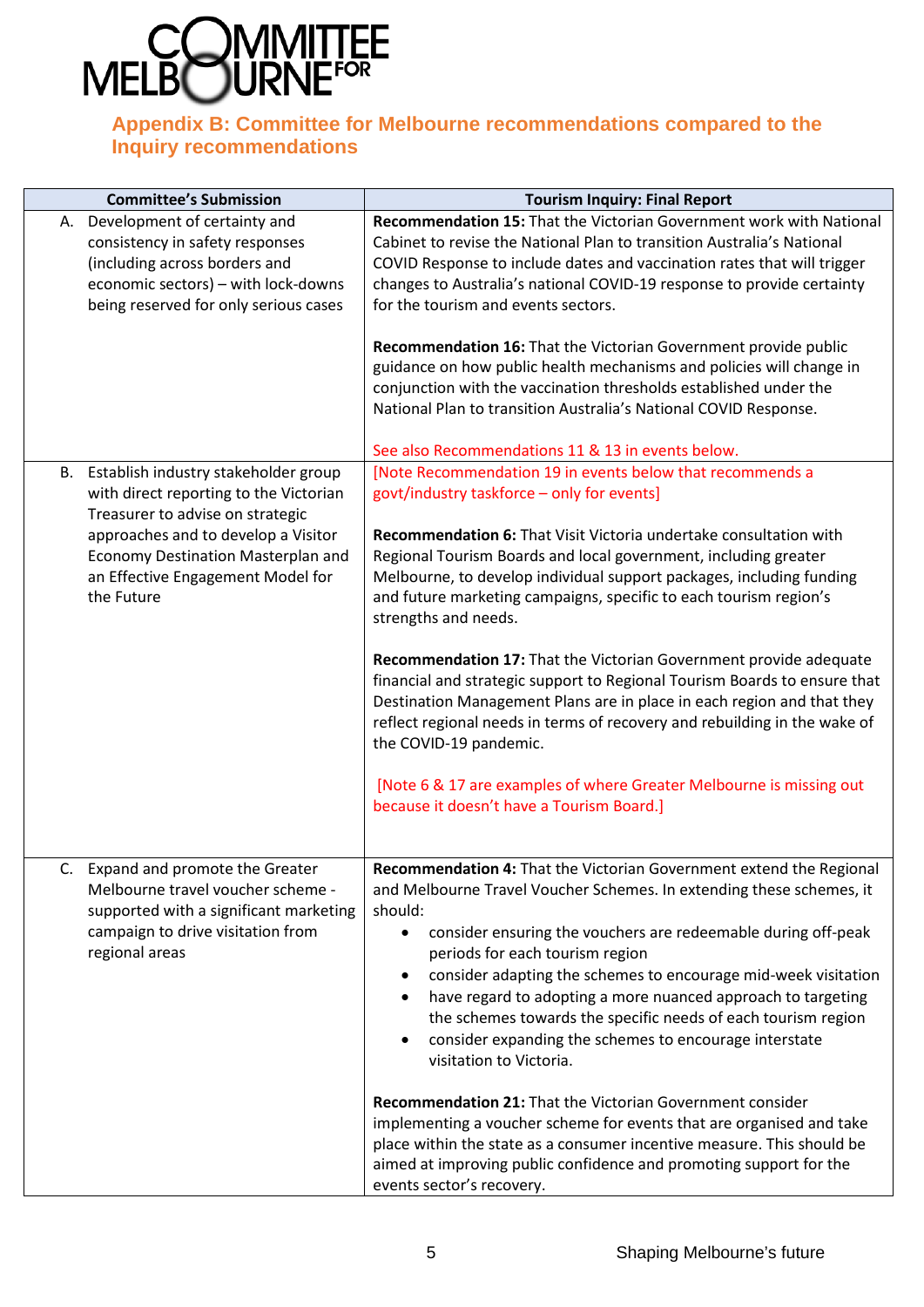

| D. Focus on specific tactical responses in | Recommendation 1: That the Victorian Government consider options for        |
|--------------------------------------------|-----------------------------------------------------------------------------|
| relation to the following specific         | support that could be provided to businesses affected by the COVID-19       |
| issues and sectors:                        | pandemic and who have been ineligible for support under the Business        |
|                                            | Support Fund, including sole traders.                                       |
| Develop an appropriate<br>1.               | Not covered                                                                 |
| calendar management                        |                                                                             |
| responses                                  |                                                                             |
| Map the key demand driving<br>2.           | Not covered                                                                 |
| agencies and ensure they                   |                                                                             |
| have long-term secure                      |                                                                             |
| funding                                    |                                                                             |
| 3. Support events and business             | [Whilst there are a lot of recommendation about events - they don't         |
| events                                     | cover all the issues highlighted in our submission to the Inquiry]          |
|                                            | Recommendation 13: That the Victorian Government publish clear              |
|                                            | guidance on the types of triggers for the imposition or lifting of density  |
|                                            | quotients and venue capacity restrictions in order to maintain and          |
|                                            | support business confidence.                                                |
|                                            | Recommendation 12: That the Victorian Government ensure that the            |
|                                            | Department of Jobs, Precincts and Regions' Public Events Team:              |
|                                            | can provide timely support and advice in relation to the COVID-             |
|                                            | 19 Public Events Framework and the safe coordination and                    |
|                                            | management of events                                                        |
|                                            | establish additional mechanisms for communicating changes in                |
|                                            | restrictions and responding to common questions or issues with              |
|                                            | the events industry. This could include, for example, virtual               |
|                                            | information sessions and webinars.                                          |
|                                            | Recommendation 11: That the Victorian Government ensure approvals           |
|                                            | timeframes for COVIDSafe Event Plans that require approval are              |
|                                            | expedited in order to provide necessary assurance to event organisers,      |
|                                            | with a maximum response time of four weeks for Tier 1 events and a          |
|                                            | maximum response time of two weeks for Tier 2 events seeking approval       |
|                                            | under the COVID-19 Public Events Framework.                                 |
|                                            | Recommendation 10: That the Victorian Government increase mental            |
|                                            | health support for the events sector, in recognition of the significant and |
|                                            | ongoing mental health impacts experienced as a result of the COVID-19       |
|                                            | pandemic. Additional resourcing should ensure equal access to, and          |
|                                            | effective communication of, these services across the sector.               |
|                                            | <b>Recommendation 19: That the Victorian Government establish an events</b> |
|                                            | industry taskforce to review and revise its consultation processes with     |
|                                            | the events sector in Victoria, in order to:                                 |
|                                            | identify departmental structural changes to facilitate ongoing<br>$\bullet$ |
|                                            | consultation and inform the long-term recovery of the sector,               |
|                                            | including revision of the COVID-19 Public Events Framework                  |
|                                            | recognise its value independently of tourism and other sectors              |
|                                            | provide clarity around the scope of the sector and its crossover            |
|                                            | with other sectors                                                          |
|                                            | ensure small- and medium-sized businesses have a greater voice.             |
|                                            |                                                                             |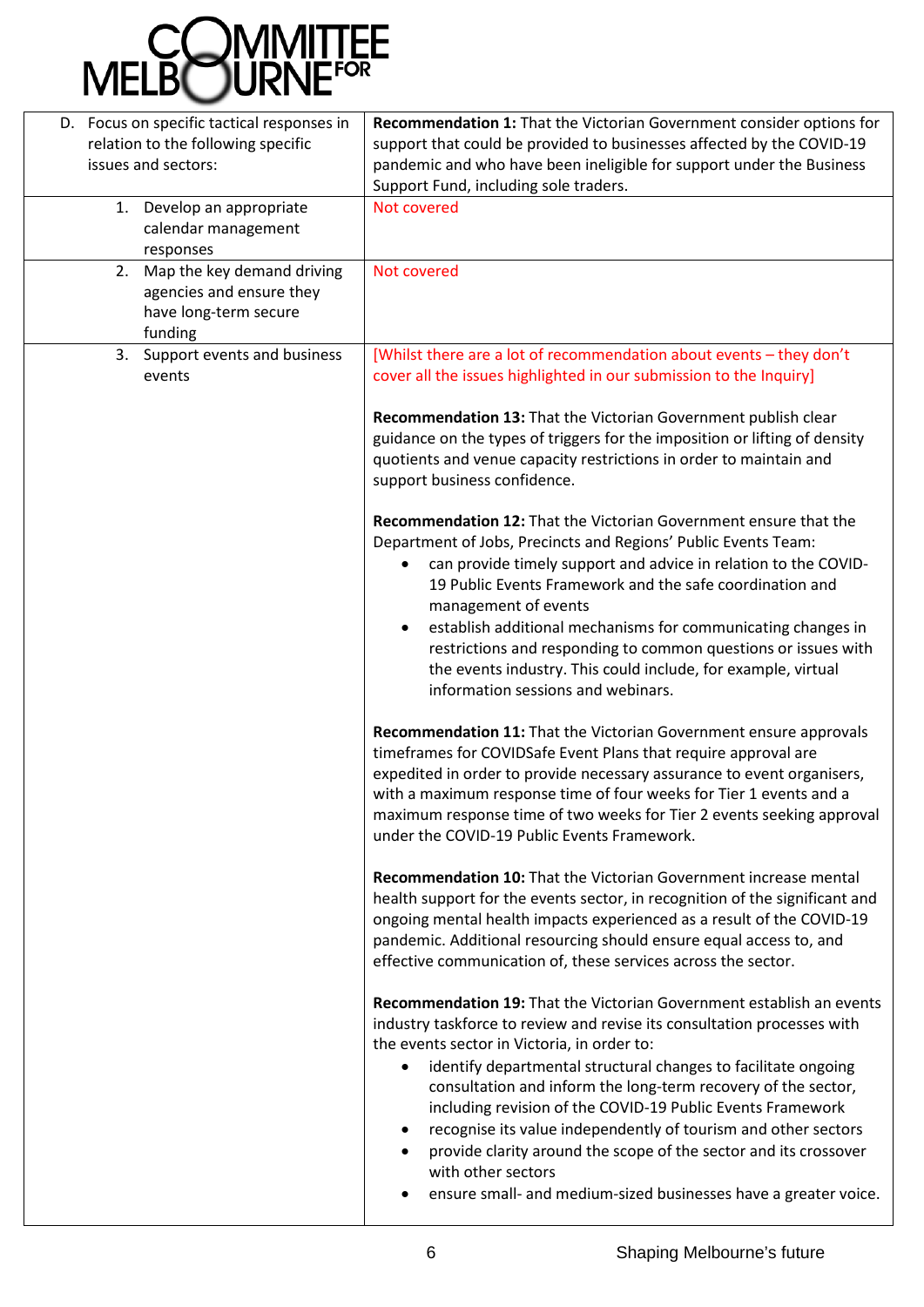

| Develop an aviation recovery<br>4.<br>strategy                                                                                                                                                                                                               | Recommendation 20: That the Victorian Government, as a matter of<br>urgency, consider the issue of the events sector's inability to insure<br>against the impacts of the COVID-19 pandemic. This should be done in<br>consultation with the Victorian Managed Insurance Authority working in<br>cooperation with the Insurance Council of Australia and representatives<br>from the events sector. This should also consider the merits of<br>establishing a shared risk underwriting scheme.<br>Recommendation 9: That the Victorian Government advocate for the<br>Commonwealth Government to implement a second Tourism Aviation<br>Network Support Program that includes Melbourne and regional<br>Victorian airports.                                                                                                                                                                                                                                                                                                                                                      |
|--------------------------------------------------------------------------------------------------------------------------------------------------------------------------------------------------------------------------------------------------------------|---------------------------------------------------------------------------------------------------------------------------------------------------------------------------------------------------------------------------------------------------------------------------------------------------------------------------------------------------------------------------------------------------------------------------------------------------------------------------------------------------------------------------------------------------------------------------------------------------------------------------------------------------------------------------------------------------------------------------------------------------------------------------------------------------------------------------------------------------------------------------------------------------------------------------------------------------------------------------------------------------------------------------------------------------------------------------------|
| Support the accommodation<br>5.                                                                                                                                                                                                                              | Not covered                                                                                                                                                                                                                                                                                                                                                                                                                                                                                                                                                                                                                                                                                                                                                                                                                                                                                                                                                                                                                                                                     |
| sector<br>Immediately support the<br>6.<br>return of International<br>Students (specifically through<br>a dedicated quarantine<br>program, developing a<br>community education<br>program and working with<br>industry to improve the<br>student experience) | Not covered                                                                                                                                                                                                                                                                                                                                                                                                                                                                                                                                                                                                                                                                                                                                                                                                                                                                                                                                                                                                                                                                     |
| 7. Significantly invest in supply-<br>side capability to enable<br>greater tactical responses and<br>expanded product offerings                                                                                                                              | <b>Recommendation 3: That the Victorian Government work with the</b><br>tourism industry to identify ongoing infrastructure needs that can be<br>addressed by an expansion of the Regional Tourism Infrastructure Fund.<br>Recommendation 5: That the Victorian Government explore options for<br>providing funding for tourism infrastructure projects in greater<br>Melbourne.                                                                                                                                                                                                                                                                                                                                                                                                                                                                                                                                                                                                                                                                                                |
| Map skills requirements and<br>8.<br>target policies to fill skills gaps<br>(eg wage subsidies and<br>flexible IR arrangements)                                                                                                                              | [Whilst there are a lot of recommendation about skills - they don't cover<br>all the issues highlighted in our submission to the Inquiry]<br>Recommendation 22: That the Victorian Government investigate options<br>for supporting skills growth in the events sector through targeted<br>apprenticeship programs or subsidised courses. This could be through<br>inclusion of apprenticeship pathway and other courses for the events<br>sector in the Victorian Government's Free TAFE for priority courses<br>initiative, and in consultation with the events sector to identify priority<br>needs.<br>Recommendation 18: That the Victorian Government advocate to the<br>Commonwealth Government to prioritise for entry into Australia, when<br>international borders fully reopen, those workers who can fill skills<br>shortages in the tourism sector, including hospitality. Alternatively, this<br>could form part of commercial trials for limited entry of economic visa<br>holders under the National Plan to transition Australia's National COVID<br>Response. |